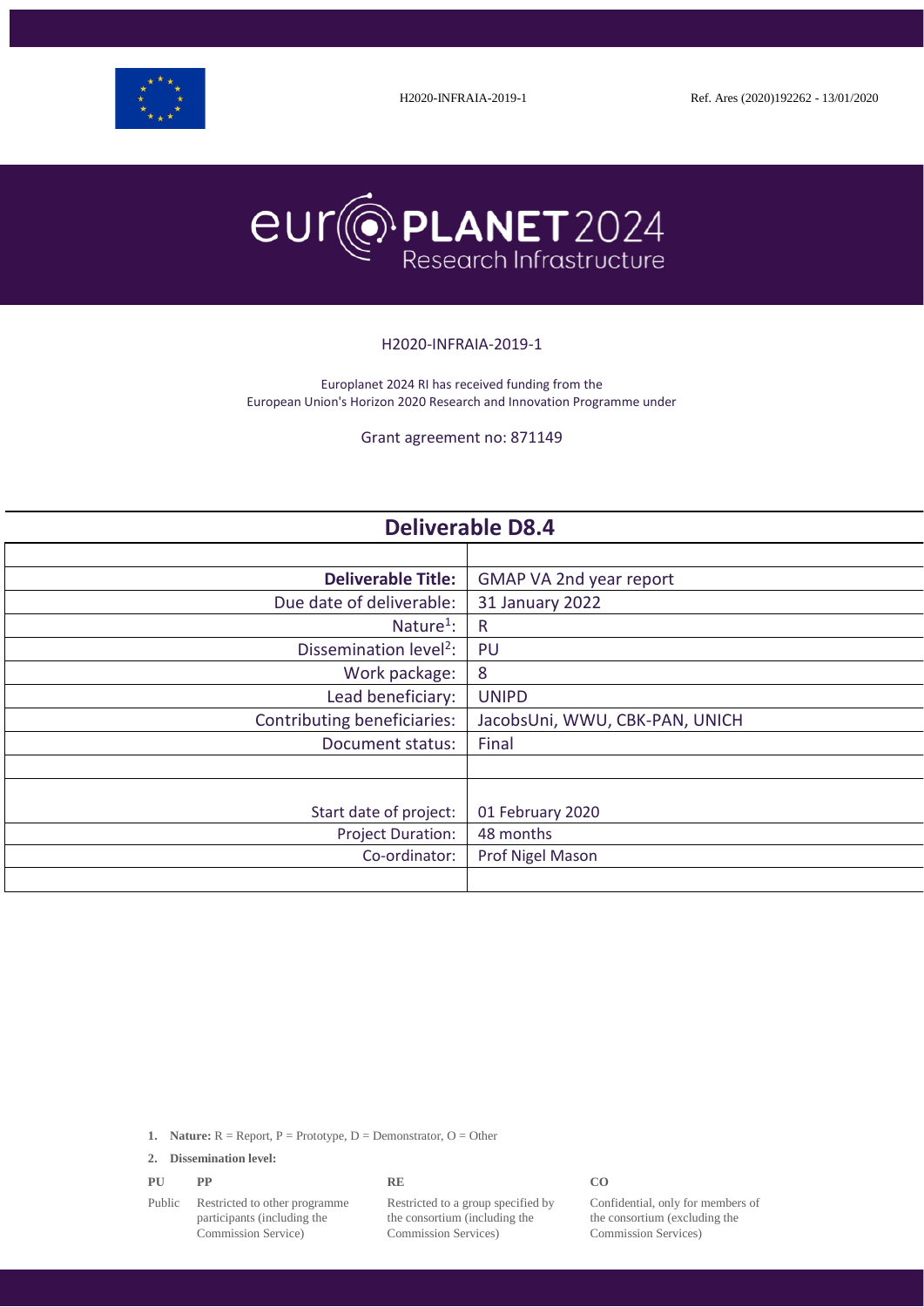

#### **Executive Summary / Abstract:**

An update for Year 2 of the GMAP VA activities (WP8) is provided. Community mapping projects developed, as well as documentation and tools through deliverable production to support the community. Training activities have been performed (1st Winter School - Online) and subsequent ones organised and about to be held (2nd Winter School - Online). Engagement with the community was performed using online interaction, monthly calls, and remote support. Overall, the VA activities were not too negatively affected by the pandemic. Future activities of the GMAP VA will aim at being robust enough, regardless how the external situation will play out.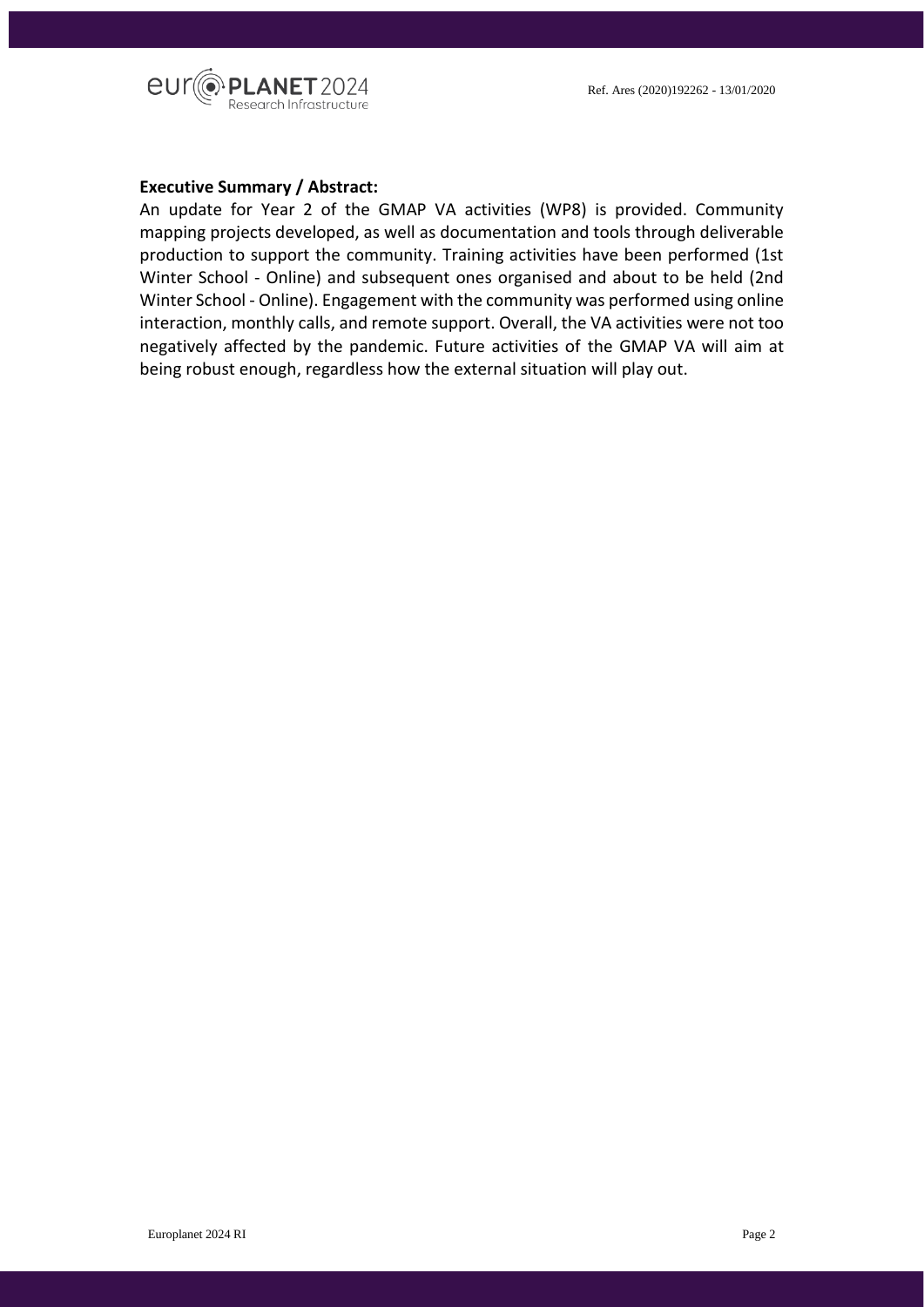

#### **Table of Contents**

| 1.       | List of acronyms and abbreviations                            | $\boldsymbol{4}$ |
|----------|---------------------------------------------------------------|------------------|
| 2.<br>3. | <b>Introduction</b><br>Impact of the COVID-19 situation on VA | 5<br>5           |
| 4.       | Activities performed (per task) in the reporting period       | 6                |
|          | Task 8.1 - Coordination                                       | 6                |
|          | Task 8.2 - Community Mapping Projects                         | 7                |
|          | Task 8.3 - 2D/3D Geological Mapping                           | 10               |
|          | Task 8.4 - Geological Mapping Integration                     | 11               |
|          | Task 8.5 - Sustainability                                     | 11               |
| 5.       | <b>Outreach and dissemination</b>                             | 13               |
| 6.       | <b>Timeline and Outlook</b>                                   | 13               |
| 5.       | <b>References</b>                                             | 15               |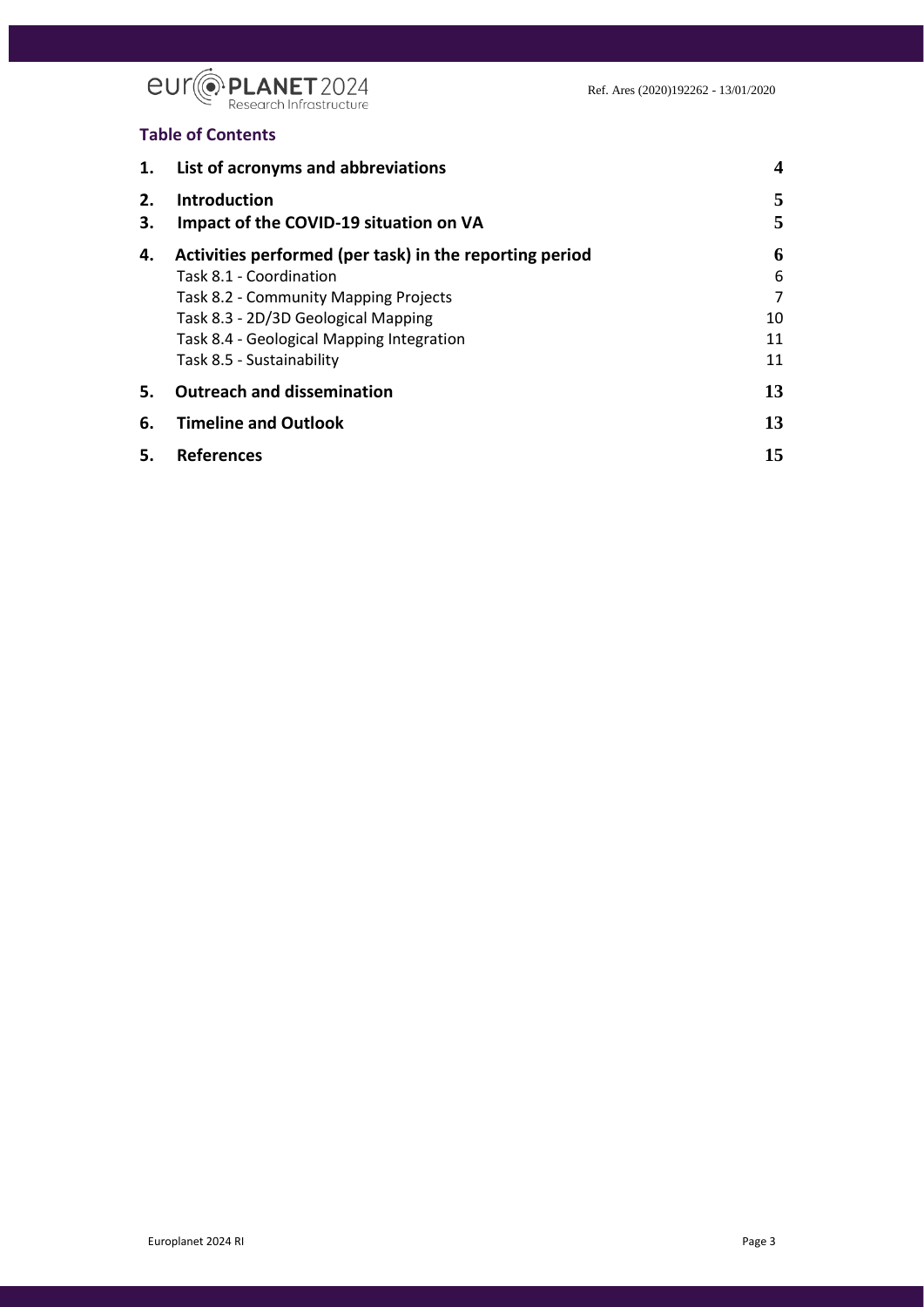

7

# <span id="page-3-0"></span>**1. List of acronyms and abbreviations**

# Table 1: Acronyms and abbreviations

| Acronym       | <b>Description</b>                                           |
|---------------|--------------------------------------------------------------|
| ASP           | Ames Stereo Pipeline                                         |
| <b>CERN</b>   | Conseil Européen pour la Recherche Nucléaire                 |
| <b>DFG</b>    | Deutsche Forschungsgemeinschaft                              |
| <b>DoA</b>    | <b>Description Of Action</b>                                 |
| <b>DTM</b>    | Digital Terrain Model                                        |
| <b>EPEC</b>   | <b>Europlanet Early Career</b>                               |
| <b>ESPL</b>   | Earth and Planetary Science Letters                          |
| <b>ESA</b>    | <b>European Space Agency</b>                                 |
| EU            | <b>European Union</b>                                        |
| <b>FAIR</b>   | Findability, Accessibility, Interoperability, and Reuse      |
| <b>ISIS</b>   | Integrated Software for Imagers and Spectrometers            |
| <b>IRSPRA</b> | Istituto Superiore per la Protezione e la Ricerca Ambientale |
| <b>ISRU</b>   | In-Situ Resource Utilisation                                 |
| <b>JRA</b>    | Joint Research Activity                                      |
| <b>NA</b>     | <b>Networking Activity</b>                                   |
| <b>MOST</b>   | Ministry Of Science and Technology                           |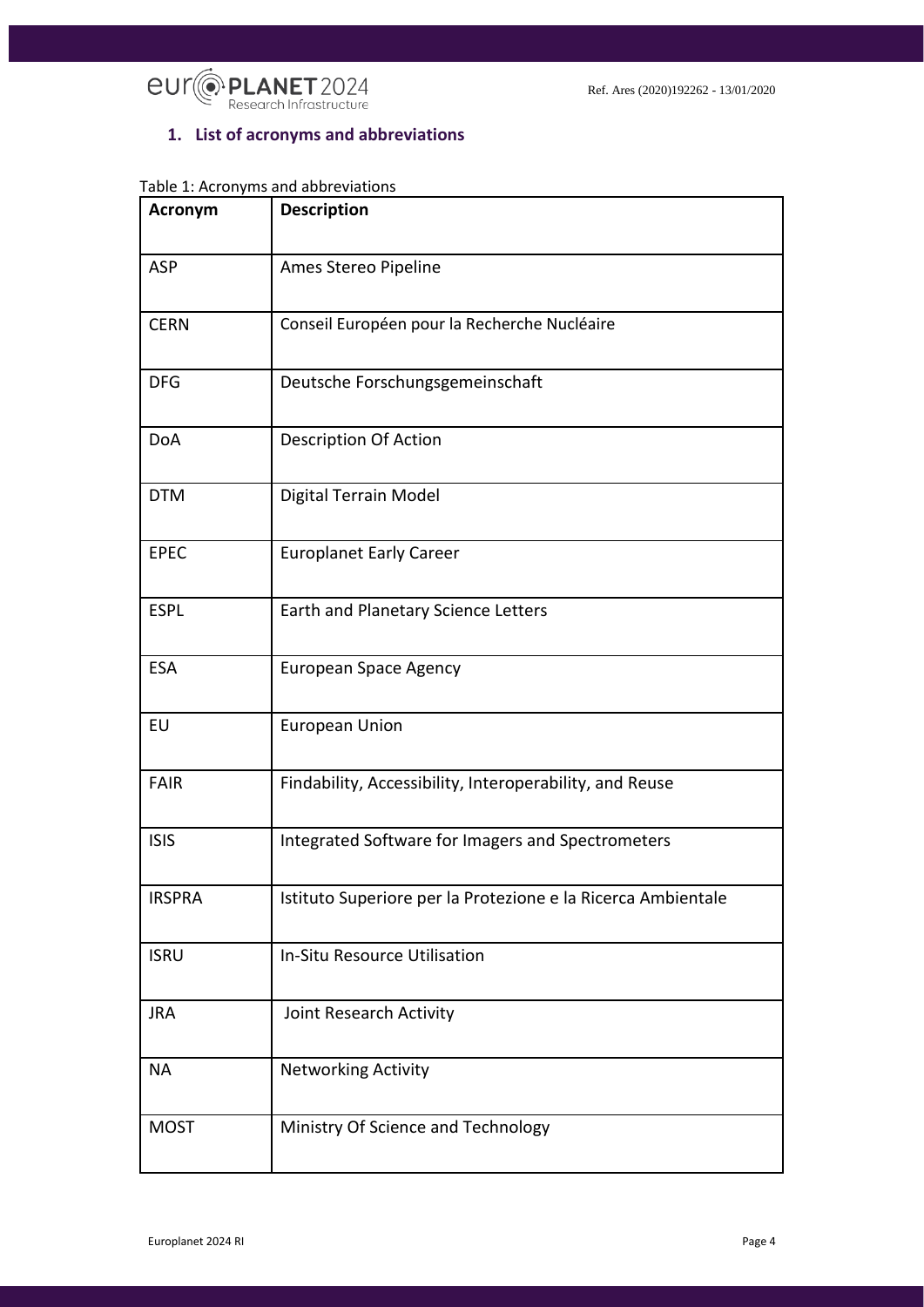

| <b>PLANMAP</b> | <b>Planetary Mapping Project</b>                              |
|----------------|---------------------------------------------------------------|
| <b>PSIDA</b>   | Planetary Science Informatics and Data Analytics (conference) |
| RI.            | Research Infrastructure                                       |
| <b>RMB</b>     | Chinese Yuan                                                  |
| <b>USGS</b>    | United States Geological Survey                               |
| VA             | <b>Virtual Access</b>                                         |
| <b>VESPA</b>   | Virtual Planetary and Solar European Access                   |
| <b>GMAP</b>    | <b>Geologic MApping of Planetary bodies</b>                   |

#### <span id="page-4-0"></span>**2. Introduction**

The GMAP VA activities (see DoA, D8.1) include the following tasks:

- Task 8.1 Coordination
- Task 8.2 Community Mapping Projects
- Task 8.3 2D/3D Geological mapping
- Task 8.4 Geological Mapping Integration
- Task 8.5 Sustainability

The various tasks, individually and collectively based on inputs and developments of the JRA (e.g. Nass et al., 2020; D9.1, Rossi et al., D9.2), have started, and the first deliverables have been produced.

The Covid situation has prompted some delay for the upcoming deliverables and milestones, as detailed in the relevant section.

The first GMAP VA Call coincided with the 1st GMAP Winter School, and resulted in several community mapping projects, and the subject of a specific upcoming deliverable (D8.5) detailed in later sections and listed on the GMAP wiki.<sup>1</sup>

#### <span id="page-4-1"></span>**3. Impact of the COVID-19 situation on VA**

GMAP VA Activities coped with the prolonged pandemic situation and took advantage of the challenging boundary conditions, maximising the use of online platforms, events and interaction, as well as JRA (see D9.6, Rossi et al., 2022). Paradoxically, the

<sup>1</sup> <https://wiki.europlanet-gmap.eu/bin/view/Main/community%20mapping%20projects/>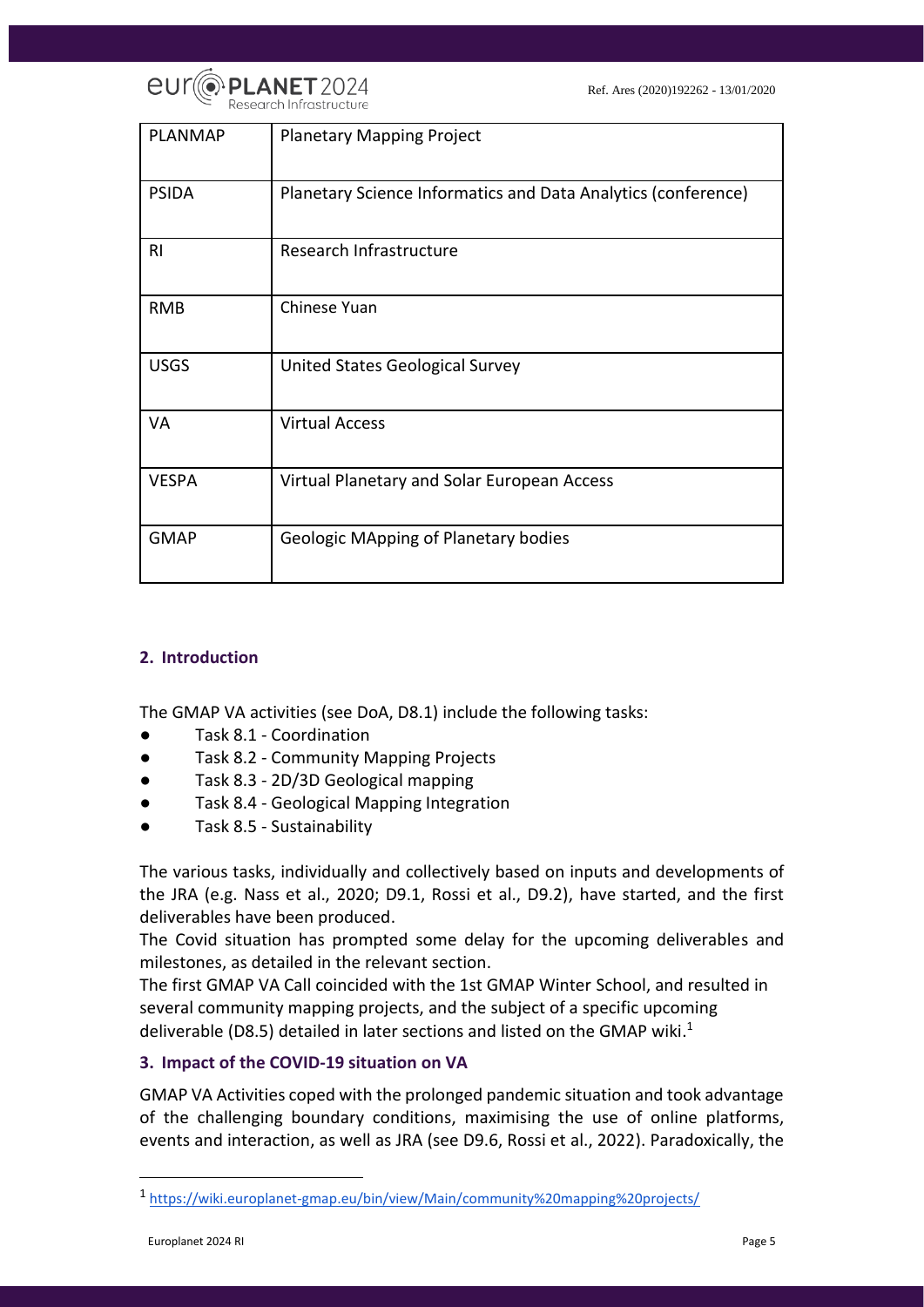

1st Winter School benefited from the situation and GMAP managed to reach a far greater number of individuals and groups than it could have ever done with a similarly scheduled in-person event.

Therefore, despite the many disadvantages posed by the SARS-cov2 pandemic, VA activities could expand their reach, possibly.

The impact on deliverable dates has been estimated and is reflected in the updated schedule with just slight delays, compatible with the overall project timeline (see last Grant Amendment).

#### <span id="page-5-0"></span>**4. Activities performed (per task) in the reporting period**

The performed activities are described for each task. Plans and timelines for upcoming activities of the various tasks are provided in the final section.

#### <span id="page-5-1"></span>*Task 8.1 - Coordination*

Activities of coordination Task 8.1 during the second year targeted the implementation of basic services that will be needed for supporting VA and JRA activities in terms of digital infrastructure.

The website<sup>2</sup>, described in D8.2 (Massironi, et al., 2021), has been populated and posts periodic updates and relevant information for the GMAP and the planetary geologic communities. Typically, news items of relevance for the GMAP community are selectively shared and posted via NA on the main Europlanet RI website<sup>3</sup> and relevant social media.

To support the code development and long term tracing of the activities, an internal GitLab instance is maintained a[t](https://git.europlanet-gmap.eu/) [git.europlanet-gmap.eu,](https://git.europlanet-gmap.eu/) as well as at [https://github.com/europlanet-gmap,](https://github.com/europlanet-gmap) providing the repository system that will be used internally for development purposes and versioning control.

Management of tasks, including deliverable design, preparation and finalisation has been performed throughout the second year of GMAP VA using the issue-tracking system of the GitLab instance of GMAP. This has also been used to support JRA activities and, in general, to foster and simplify collaborative tasks across partners.

Since the previous report (D8.1, Massironi et al., 2021) the GMAP wiki<sup>4</sup> has been populated further and extended, in particular its public portion. In addition to providing entry points to access deliverables, the wiki is progressively going to host

<sup>2</sup> <https://europlanet-gmap.eu/>

<sup>3</sup> <https://www.europlanet-society.org/europlanet-2024-ri/>

<sup>4</sup> <https://wiki.europlanet-gmap.eu/>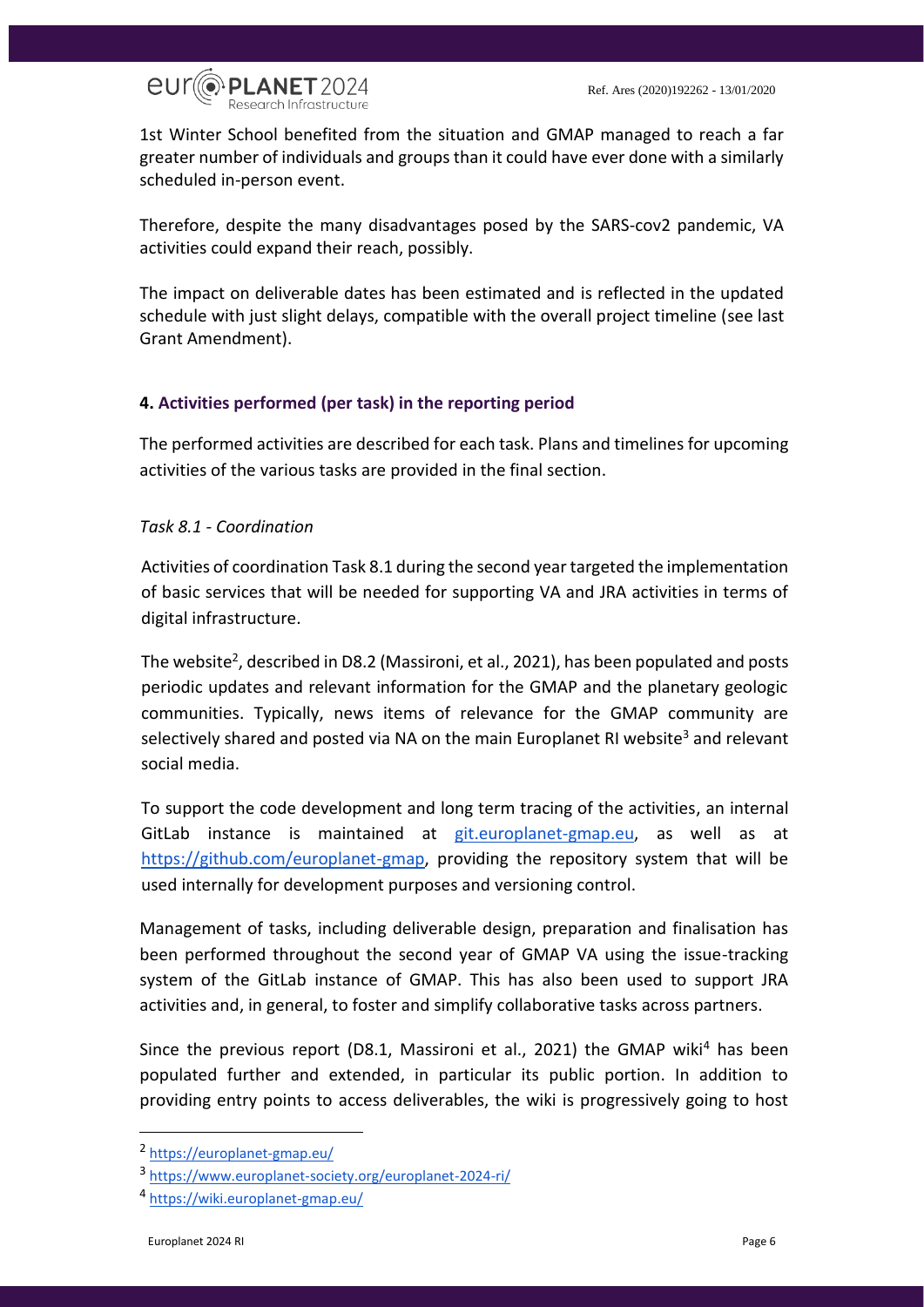

basic information on community mapping projects, later to be embedded and integrated in the GMAP data portal (spring / summer 2022).

#### <span id="page-6-0"></span>*Task 8.2 - Community Mapping Projects*

Task 8.2 has been the subject of the most action in the previous year, kick-started at the 2021 Winter School and supported by monthly GMAP community calls<sup>5</sup> as well as informal non-periodic community interactions (mailing list, Discord server, etc).

Initial support to the community of mappers has been provided by GMAP members in the form of data processing and map-creation support. Contacts with mappers has been mostly inherited by previous projects, although some new collaborations have been already established (i.e. University of Tokyo) and further ones have been initiated after the first edition of the Planetary Mapping Winter School. The upcoming edition of the school, which is currently undergoing preparation, will foster the creation of new collaborations.

The user-base will consistently be increased during next month's activities that will directly target individuals and entities through dedicated actions. In addition to distribution through the Europlanet newsletter and social media, mailing lists and directly reaching out to different countries/areas is planned through VA partners and the RI, including EPEC. A dedicated upcoming deliverable (D8.5) will detail community mapping projects' focus, status and outlook. The currently identified projects are listed in Table 2:

<sup>5</sup> <https://wiki.europlanet-gmap.eu/bin/view/Main/GMAP%20community%20telecons/>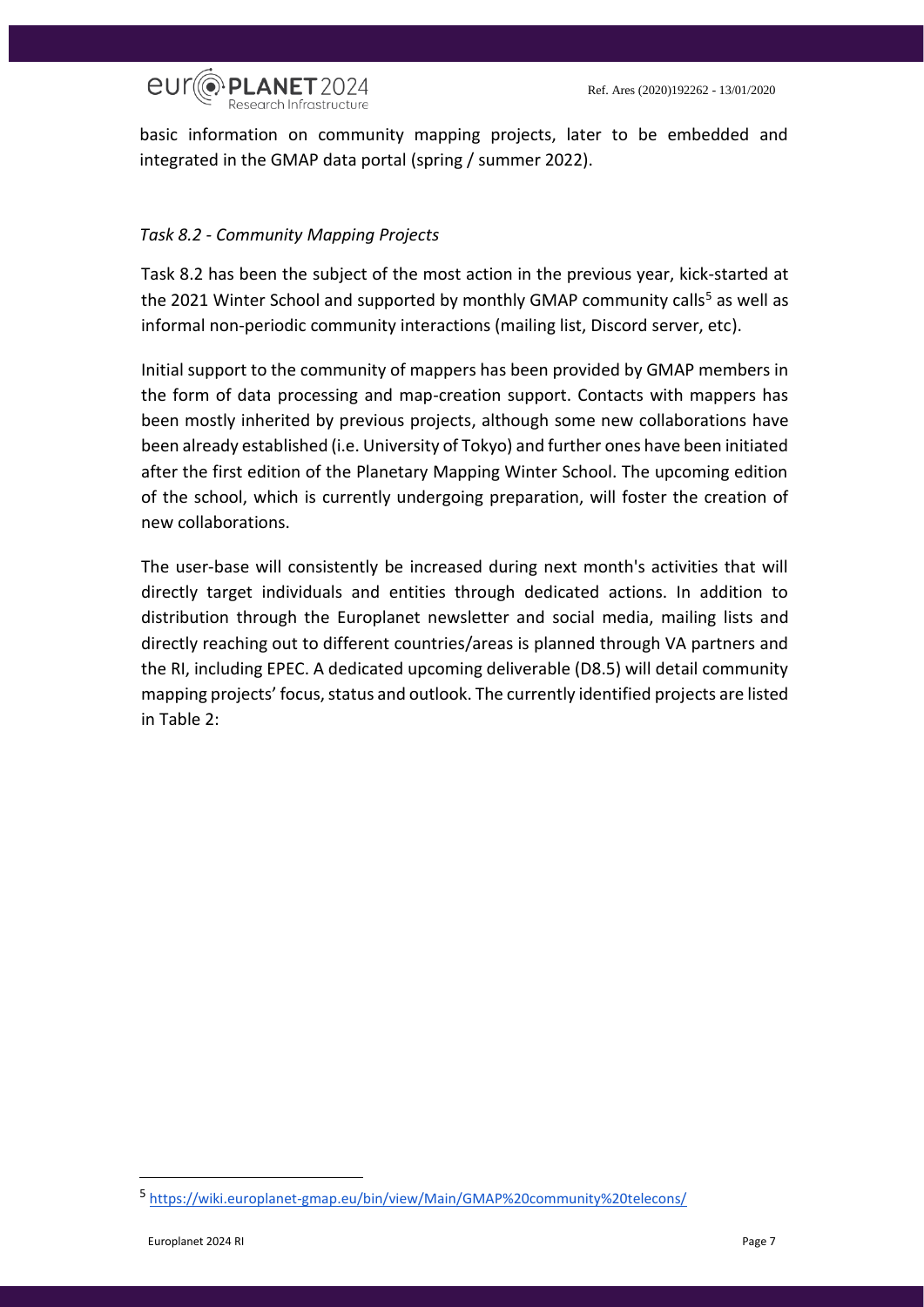

# Table 2: Started community mapping project as of Year 2.

|                                                                                                                                                                                                                                                                       |                                       | GMAP contacts /                                              |                                                                                                                                                              |
|-----------------------------------------------------------------------------------------------------------------------------------------------------------------------------------------------------------------------------------------------------------------------|---------------------------------------|--------------------------------------------------------------|--------------------------------------------------------------------------------------------------------------------------------------------------------------|
| <b>Mapping project title</b>                                                                                                                                                                                                                                          | <b>Project lead</b>                   | reference                                                    | <b>Notes</b>                                                                                                                                                 |
|                                                                                                                                                                                                                                                                       |                                       | partners                                                     |                                                                                                                                                              |
| Chang'e-5<br>China's<br>landing<br>site:<br>Geology,<br>stratigraphy, and provenance of materials (2021)<br>EPSL 561, 116855.<br>https://www.sciencedirect.com/science/article/pii/ Qian<br>S0012821X20306464<br>https://zenodo.org/record/5015053#.YO7WvUyxW<br>$Uk$ |                                       | WWU:<br>der<br>van<br>Bogert, Hiesinger                      |                                                                                                                                                              |
| Morphological mapping of the lunar south pole                                                                                                                                                                                                                         | Such                                  | Poehler,<br>WWU:<br>van der<br>Bogert,<br>Hiesinger          |                                                                                                                                                              |
| Geology of the Hypanis outlet region                                                                                                                                                                                                                                  | Agnese Caramanico   UDA: M. Pondrelli |                                                              |                                                                                                                                                              |
| Geology of the Tyras Vallis area                                                                                                                                                                                                                                      | Davide Defilippis                     | UDA: M. Pondrelli                                            |                                                                                                                                                              |
| Chronostratigraphic reconstruction of Eastern Pierre-Antoine<br>Tharsis volcanism                                                                                                                                                                                     | Tesson                                | CBK.<br>PAN:<br>$P - A$<br>Tesson, D. Mège,<br>J.Gurgurewicz |                                                                                                                                                              |
| A 1:600K Geological Map of the Sibelius Crater, Marc Canale<br>Mercury                                                                                                                                                                                                |                                       | INAF/UNIPD                                                   | A geological map of<br>spectral<br>andl<br>geomorphological<br>of<br>features<br>the<br>Sibelius Crater on<br>Mercury<br>using<br>MESSENGER MDIS<br>imagery. |
| Structural map of Noctis Labyrintus region on Mars, Mayssa El Yazidi                                                                                                                                                                                                  |                                       | <b>UNIPD</b>                                                 | Will<br>provide<br> a <br>quantitative<br>framework for a<br>better<br>characterisation of<br>the<br>extensional<br>history of the<br>Region                 |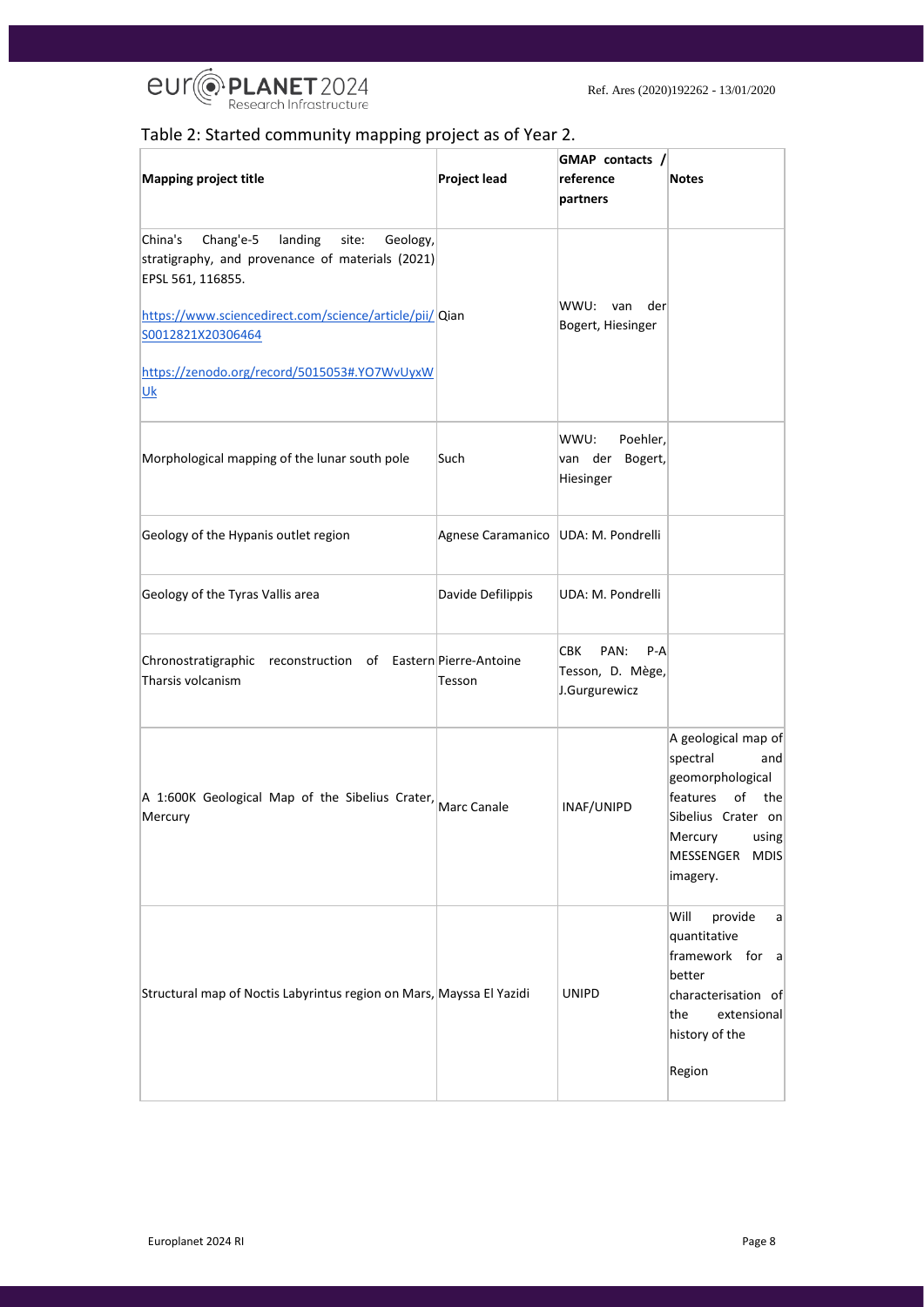

Ref. Ares (2020)192262 - 13/01/2020

| Characterisation of La Corona lava field planetary<br>analogue at Lanzarote Island<br>(Spain),    | Ilaria De Tomasi                           | <b>UNIPD</b>     | Comprising<br>mapping and<br>3D<br>laser scanning of an<br>extended lava tube,<br>which represent a<br>good analogue for<br>lava tubes on the<br>Moon or Mars |
|---------------------------------------------------------------------------------------------------|--------------------------------------------|------------------|---------------------------------------------------------------------------------------------------------------------------------------------------------------|
| Landing site and traverses geologic<br>map<br>Northwestern quadrant of Copernicus<br>crater, Moon | Filippo Tusberti                           | <b>UNIPD</b>     | Mapping aims to<br>evaluate this region<br>as landing site for<br>exploration<br>and<br>sampling                                                              |
| Landing site and traverses geologic<br>map<br>Tsiolkovskiy crater, Moon                           | Gloria Tognon                              |                  |                                                                                                                                                               |
| Cerberus Fossae, Mars                                                                             | Trishit Ruj                                | <b>UNIPD</b>     | Structural mapping<br>of<br>the<br>huge<br>fractures system                                                                                                   |
| Holden crater                                                                                     | Monica Pondrelli                           | UNICH (internal) | Legacy<br>mapping<br>projects<br>to<br>be<br>integrated                                                                                                       |
| Geologic and structural mapping of chaotic terrains (University                                   | Mauro<br>Spagnuolo<br><b>Buenos Aires)</b> | of JacobsUni     | Mapping focused to<br>reconstruct<br>the<br>history of selected<br>chaos-hosted<br>layered deposits                                                           |

#### **GMAP VA Call and Winter School**

The call has been established to remain open for the whole duration of the RI. This choice is due to the peculiarity of the mapping process, which might require many months for completion, and can find better support in a longer term activity in which each new action to support users is staggered in time to produce a constant load for the infrastructure.

As a first-year activity, this call has been formally opened during the planetary mapping winter school<sup>6</sup>, targeting young scientists at Master's, PhD, and early post-doc level.

<sup>6</sup> <https://www.europlanet-gmap.eu/call/>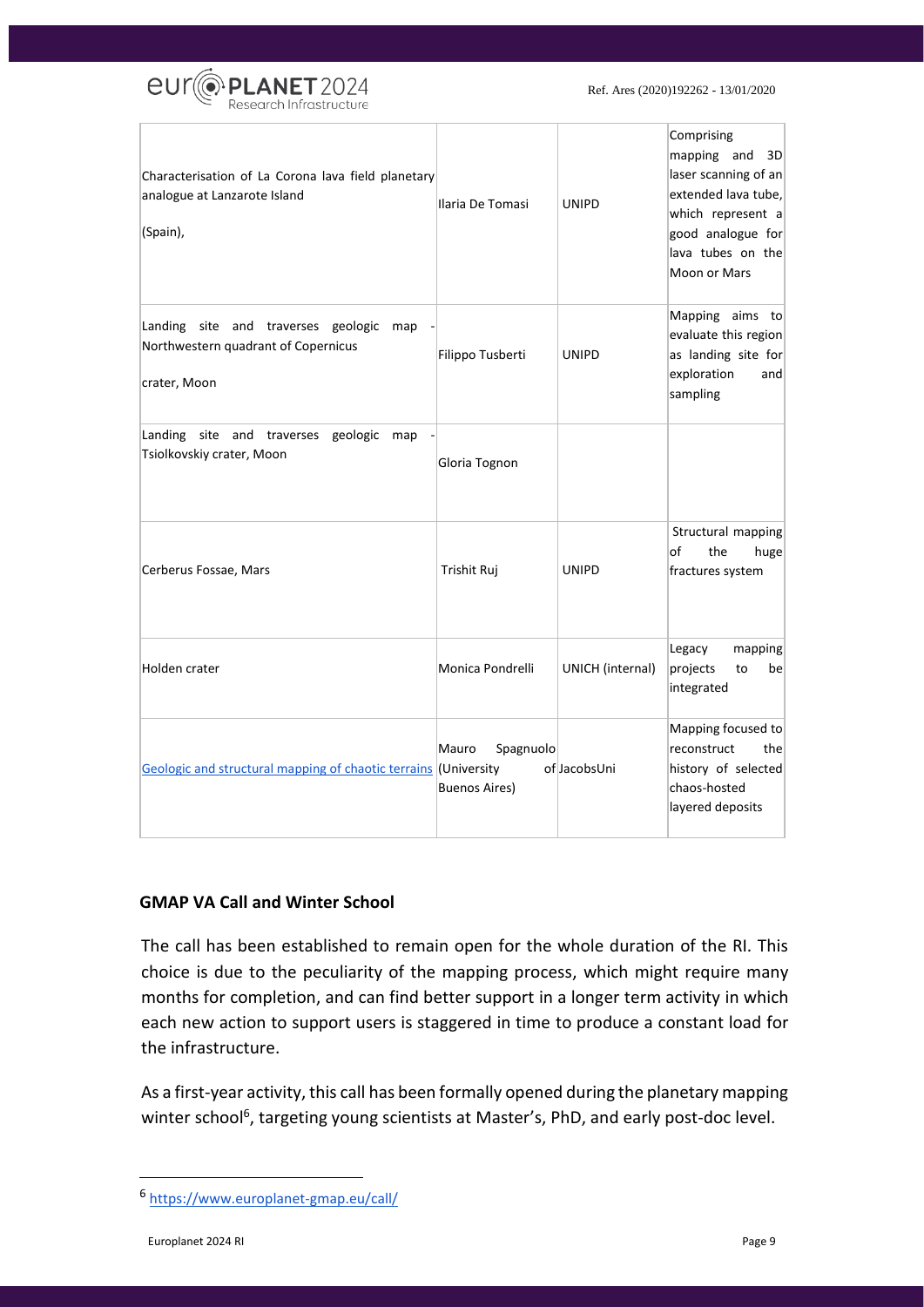

The school also provided filmed material for future sponsorships of GMAP activities. The next school is planned for mid-February 2022, and will be entirely online. In the future focused, in-person workshops might be considered, depending on the pandemic's evolution. The first winter school corresponded to the opening of the public call for mappers. The call has been kept open during the year and will be further announced during the next edition of the Winter School. The GMAP VA is supporting proposals similar to VESPA VA, i.e. using the school/workshop yearly appointment to kick-start the mapping projects to be carried out in the upcoming year(s). The followup, as per the DoA, will be done using mostly online interaction (e.g. direct or via the Open Planetary forum) and, when relevant, possible and desirable dedicated on-site visits.

The experience so far, driven by the COVID-19 situation and the forced choice of online interaction methods, despite difficulties, has demonstrated the potential added value of such online school/workshop interactions, particularly related to its scalability, e.g. recording and sharing school/workshop materials, as well as not limiting to synchronous interaction. This is particularly valid for a winter school with people joining from very different time zones, and with potentially different travel resources.

#### <span id="page-9-0"></span>*Task 8.3 - 2D/3D Geological Mapping*

Activities of Task 8.3 targeted the adaptation and creation of teaching material and the contribution to mapping tools that will be needed for practical mapping activities and 3D model creation.

Task 8.3 also contributed to several other community-driven projects that are instrumental to JRA activities:

- The Mappy QGIS plugin for easy-to-use and consistent mapping has been refined, adding more topology control functions and bug fixes. It has been released in its stable version in the official QGIS plugin repository. A technical publication about Mappy is in the works.
- Further updates on Mappy development are available at [https://github.com/europlanet-gmap/mappy.](https://github.com/europlanet-gmap/mappy)
- Planetary mapping symbols [\(https://github.com/afrigeri/geologic-symbols](https://github.com/afrigeri/geologic-symbols-qgis)[qgis\)](https://github.com/afrigeri/geologic-symbols-qgis), which constitutes the first collection of open source symbologies for planetary geologic mapping, are in the course of updating.

Deep learning methods are investigated parallel to machine learning methods and pipelines are under development and testing.

An image classification Python notebook, based on PyTorch, is available for demonstration purposes and includes a small dataset and a pretrained model.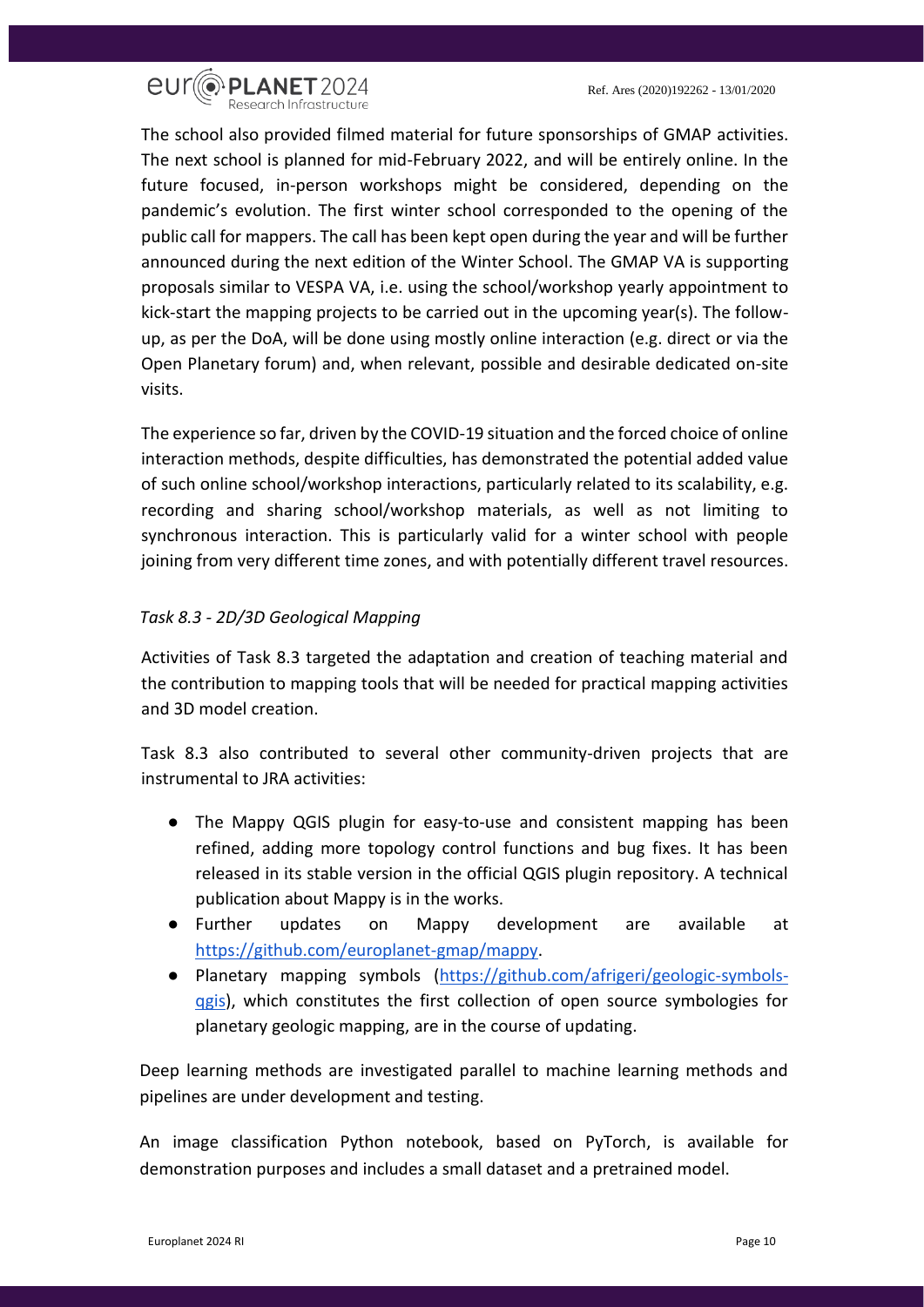

The code relative to proper classification will be published after the consolidation of pipelines (Giacomo Nodjoumi, 2021, January 6, PyTorch-ImageClassifier (Version v1), Zenodo. http://doi.org/10.5281/zenodo.4421270).

A landforms object-detection Python notebook, based on PyTorch, has been developed and has been used for mapping possible cave candidates on Mars' Tharsis Region; this is still undergoing validation.

<span id="page-10-0"></span>*Task 8.4 - Geological Mapping Integration* Data Portal

The development of the GMAP data portal, based on existing developments from PLANMAP<sup>7</sup>, has been initiated with its first release (see D8.2, Rossi et al., 2021) and is being further developed<sup>89</sup> in order to allow data publishing, access, and versioning for the community. To grant better integration with external long-term storage services (for example the well-known CERN-provided Zenodo<sup>10</sup>) the backend of the portal has been partially redesigned based on the same software infrastructure used by Zenodo itself, Invenio-RDM. These changes will provide better integration for long-term product hosting with DOI-based citations. Data produced and served by GMAP and the data portal are all meant to be FAIR (See D8.1, Rossi et al., 2021, as well as Raugh et al., 2020; see also Brandt et al. 2020).

#### <span id="page-10-1"></span>*Task 8.5 - Sustainability*

Task 8.5 activities have been carried out, following the objectives outlined in D8.1 (Massironi et al., 2021):

- 1) Preparing concepts for future new projects which can support planetary geological mapping activity during EPN 2024 RI and beyond
- 2) Setting up a common coordination with Chinese projects on similar subjects
- 3) Setting up interactions with USGS for future cooperation
- 4) Consolidating cooperation with the European and national space agencies, e.g. ASI, see below.
- 5) Setting up relationships with European national geological surveys and societies, starting with the cooperation with ISPRA (Italian Geological Survey)

<sup>7</sup> <https://planmap.eu/>

<sup>8</sup> [https://github.com/europlanet-gmap/inveniordm\\_project](https://github.com/europlanet-gmap/inveniordm_project)

<sup>9</sup> [https://github.com/europlanet-gmap/data\\_site](https://github.com/europlanet-gmap/data_site)

<sup>10</sup> [https://zenodo.org](https://zenodo.org/)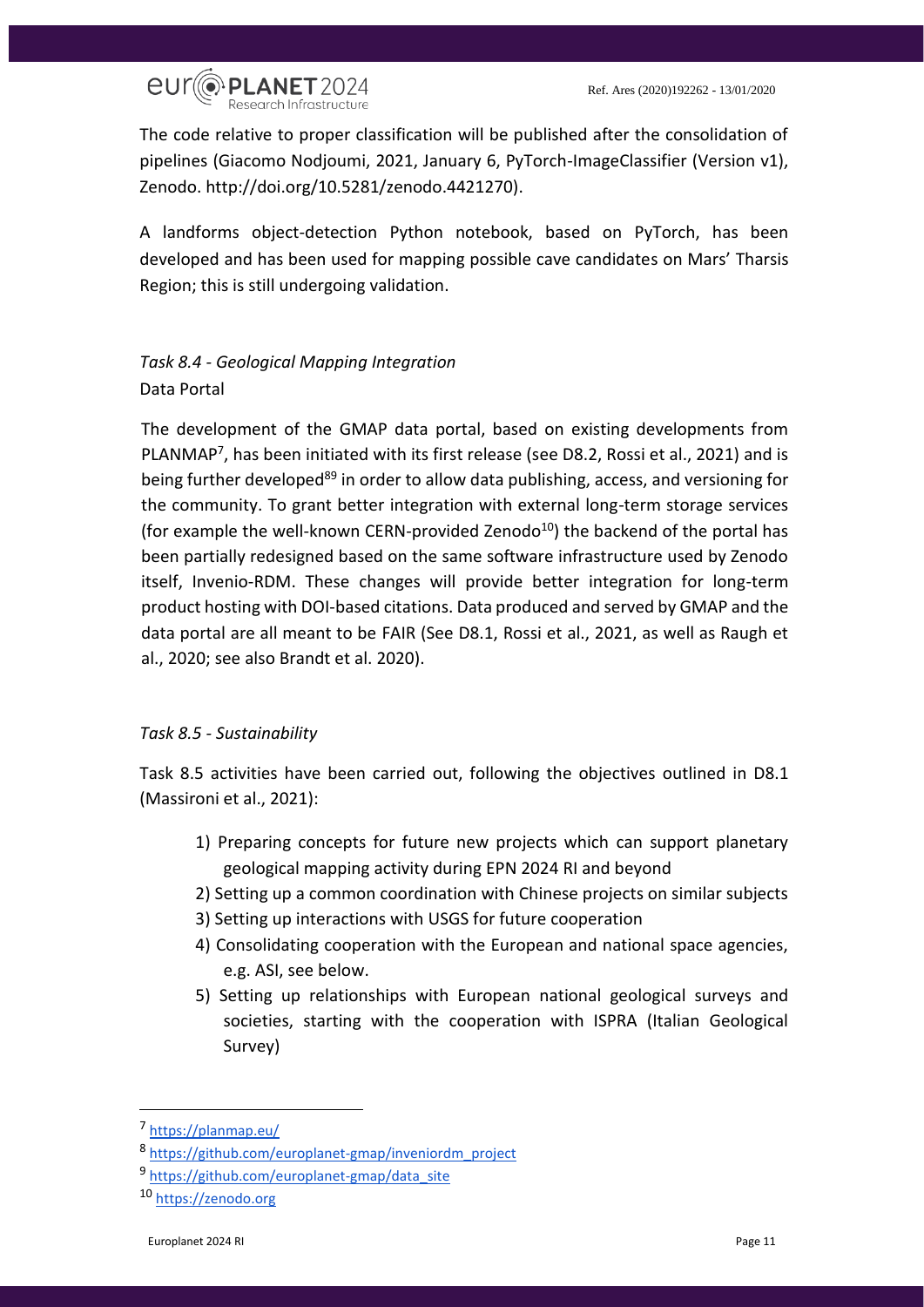

6) Following up with private companies interested on in-situ resource utilisation (SRK, see below).

In addition, synergies with other EU projects for providing e.g. base mapping services exist, including NEANIAS H2020<sup>11</sup> and the recently started EXPLORE H2020<sup>12</sup>.

National funding, such as from the German DFG, is also being attempted, during Year 2 and Year 3 of the RI VA.

The matching MOST project of the Chinese partners of GMAP has been confirmed and funded for more than 3M RMB. This result is a significant step forward on points 1 and 2 of the list.

The cooperation with USGS has been strengthened thanks to planned common actions such as workshops, conferences as well as dedicated meetings. GMAP has been present at the 2021 PSIDA/Planetary Data Workshop<sup>13</sup>.

In particular, an initial discussion on the following topics of common interest and mutual benefit has been already initiated:

- ●Promotion of an international discussion on techniques and methods, e.g. on map unit descriptions, unit correlation and mapping of cratered terrains.
- Co-authorship of resulting manuscripts on methods and techniques.
- Formation of an international geological mapping working group, with different panels for each planetary body.
- Potential for USGS publication of non-U.S. maps.
- Future shared planetary mapping meetings in Europe to foster European community efforts.

An initial step towards the integration of geological maps within the Matisse database<sup>14</sup> of the Italian Space Agency has also begun as a sustainability action for future stable dissemination of GMAP products (see also Camplone et al., 2021).

There is an already-established agreement with the Geological Field Trip and Map journal<sup>15</sup>. This represents the start of a strong relationship with the Italian Geological Survey and the Italian Geological Society, which is in turn associated with the Spanish Geological Society, for planetary geological science topics.

<sup>11</sup> [https://www.neanias.eu](https://www.neanias.eu/)

<sup>12</sup> [https://www.explore-platform.eu](https://www.explore-platform.eu/)

<sup>13</sup> <https://aprossi.github.io/planetdata2021/>

<sup>14</sup> <https://tools.ssdc.asi.it/matisse.jsp>

<sup>15</sup> [https://www.geologicalfieldtripsandmaps.com](https://www.geologicalfieldtripsandmaps.com/)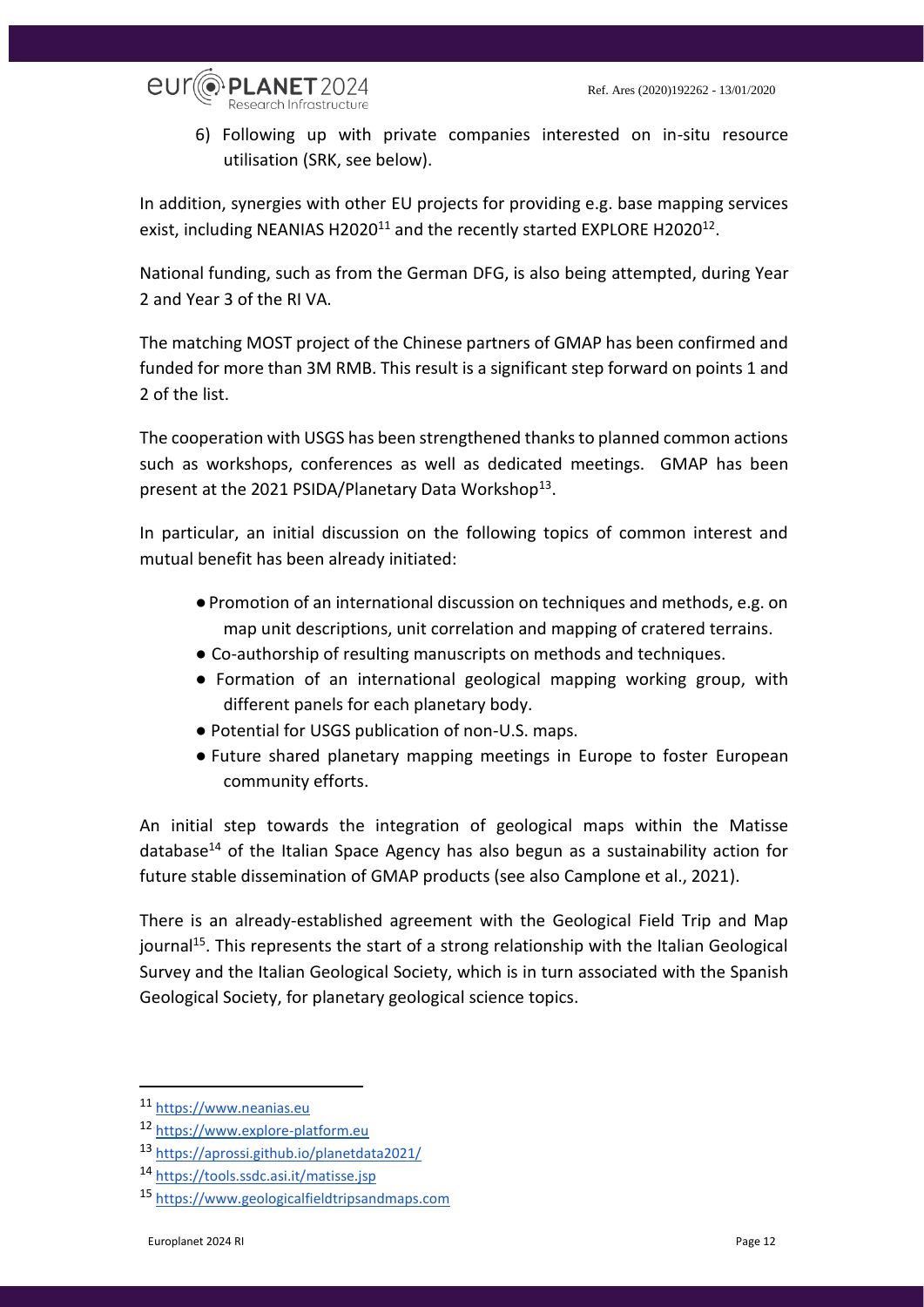

Preliminary contacts have been carried out with the mining exploration company SRK Consulting (https://www.srk.com) for in-situ resource detection and evaluation. However, a long-term collaboration project is not yet agreed.

The contact with SRK Consulting for planetary mining resources is ongoing. Planetary data and DTMs have been tested in a newly developed software for 3D mapping and the creation of geologic models of the subsurface based on VR experience. A first implementation of this software will be made available shortly, with future implementations and upgraded functions fostered by the GMAP consortium.

The mapping projects and related products of the MOST project will be published via GMAP VA channels.

#### <span id="page-12-0"></span>**5. Outreach and dissemination**

- 1. GMAP is responsible of the organisation of the second virtual Planetary Mapping Winter School that is due to be held in February 2022<sup>16</sup>, with 170 registered participants from 34 countries
- 2. The school is completely focused on covering all the basics for planetary mapping, including technical and scientific insights as well as map finalization for publication
- 3. GMAP continues fostering its established presence on several online platforms for outreach
- 4. A Discord channel has been opened and maintained as a legacy of the first Planetary Mapping Winter School, and to implement direct and asynchronous communication for the 2022 winter school
- 5. Outreach channels on social media platforms (e.g. Instagram, Twitter, Facebook) have been opened for the Winter School and will be maintained as a heritage, to foster future didactic activities and workshops.

#### <span id="page-12-1"></span>**6. Timeline and Outlook**

The GMAP Winter School embeds several activities of the VA, including the collection of community mapping projects, the training of the community at various levels and the initiation of documentation on 2D and 3D mapping that will evolve throughout the project.

The ongoing high interest of the community in the winter school is prompting the planning of follow-up activities in the form of online or hybrid summer schools and workshops at levels being currently evaluated, which will allow for engagement with the community and follow-up with participants, and starting mapping projects.

<sup>16</sup> [https://indico.obspm.fr/event/1272](https://indico.obspm.fr/event/1272/)[/](https://indico.obspm.fr/event/1272/)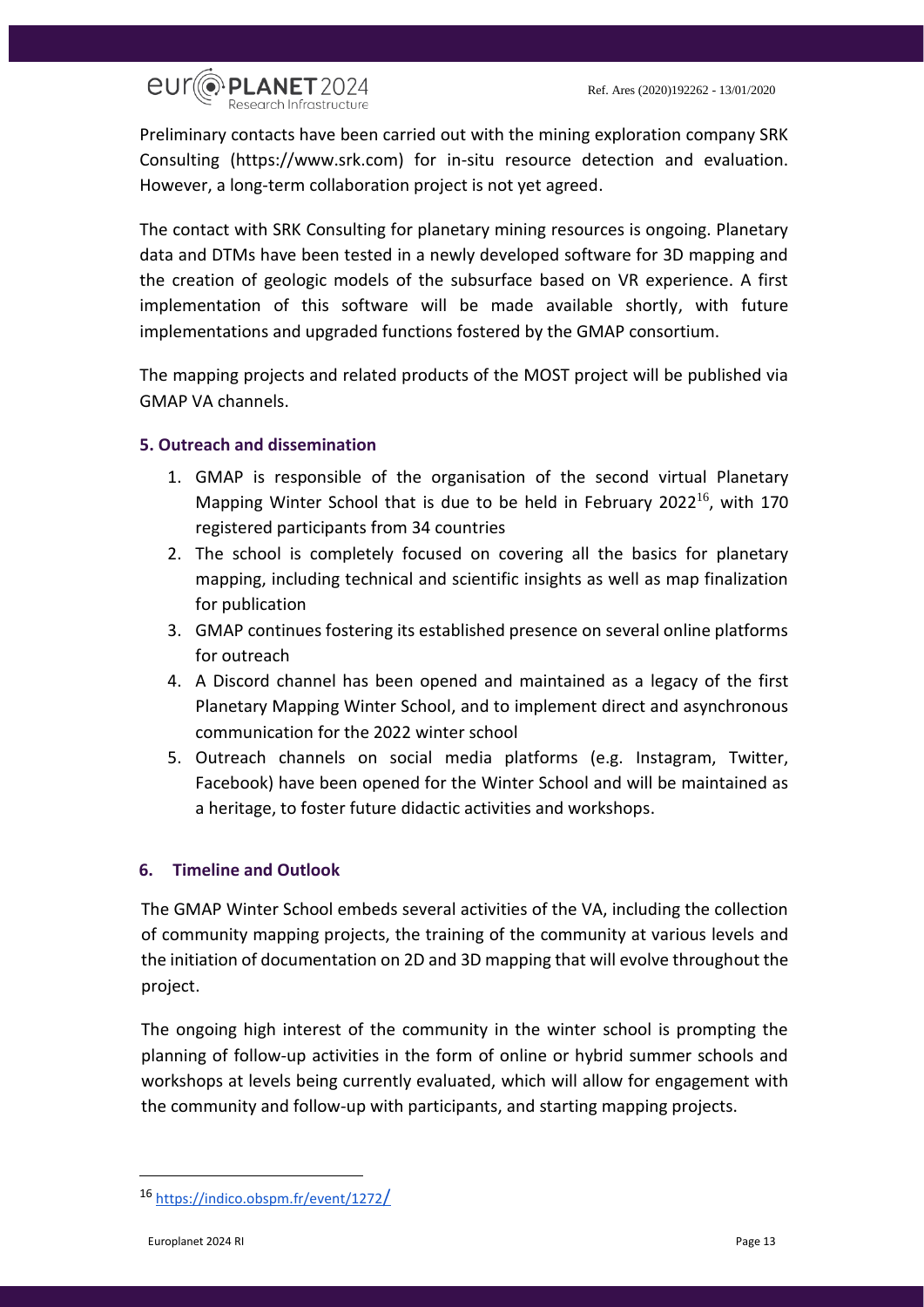

A plan for each task is included in Table 3.

| Task no. | <b>Name</b>                              | Plan for Y3 of RI                                                                                                                  |
|----------|------------------------------------------|------------------------------------------------------------------------------------------------------------------------------------|
| 8.1      | Coordination                             | Coordination among GMAP partners both<br>within VA and JRA. Coordinate activities<br>with Chinese equivalent MOST project.         |
| 8.2      | Community mapping<br>projects            | Follow up and foster community mapping<br>projects.<br>Organize future Winter Schools<br>Organise smaller-scale topical workshops. |
| 8.3      | 2D/3D Geological mapping                 | Preparing further geologic mapping<br>training materials, building on JRA<br>Materials (see D9.6, Rossi et al., 2022)              |
| 8.4      | <b>Geological Mapping</b><br>Integration | Deploy updates to the data portal with<br>data publishing options                                                                  |
| 8.5      | Sustainability                           | Cooperate with external partners such as<br><b>USGS</b>                                                                            |
|          |                                          | Iteration with MOST and embedding of<br>initial Chinese mapping projects.                                                          |
|          |                                          | Develop relationships with European<br>Geological services and societies, ESA,<br>and National Space Agencies.                     |
|          |                                          | Better define common projects with SRK<br>and other companies potentially<br>interested in ISRU.                                   |

### Table 3: Envisaged activities of GMAP VA for Year 3